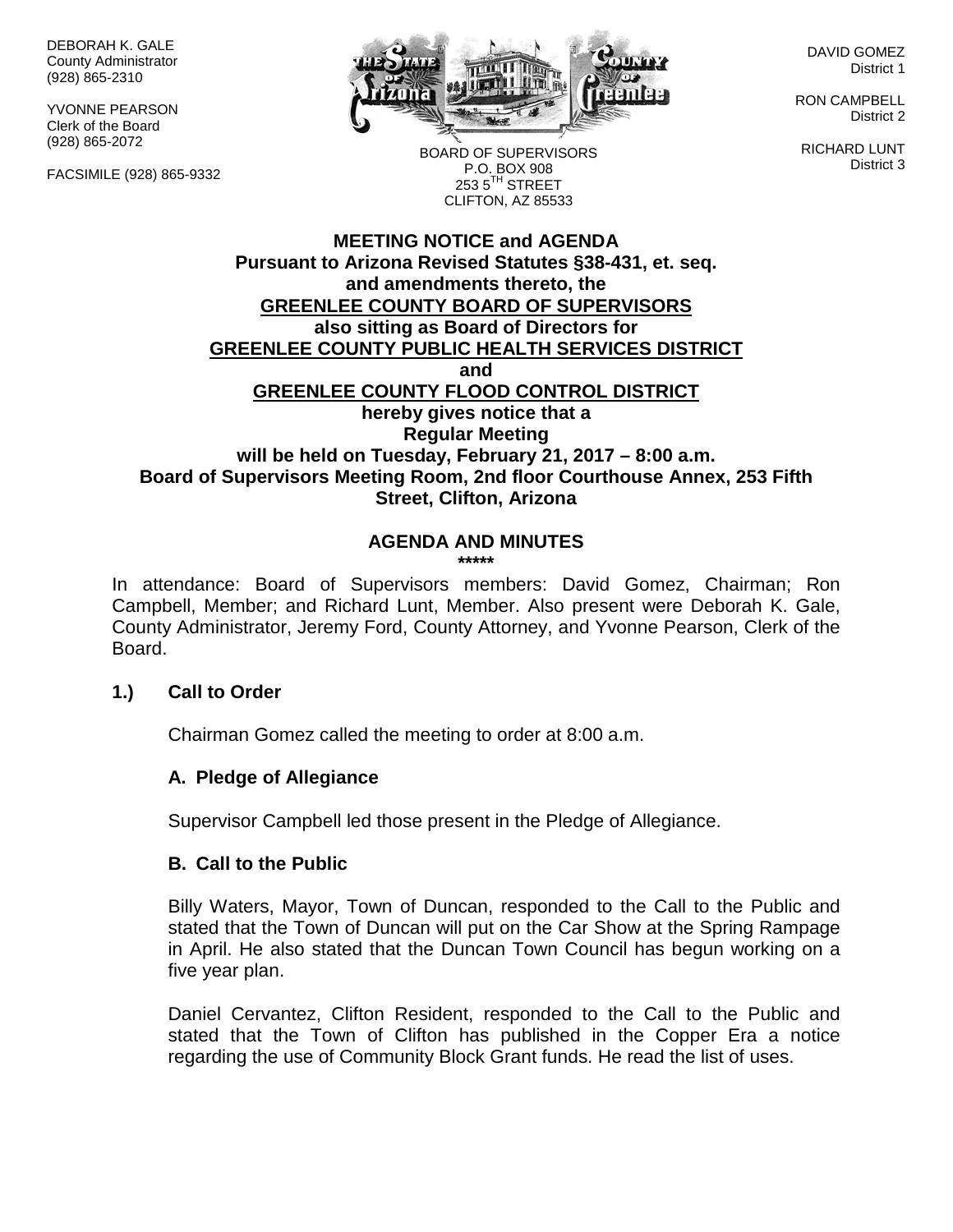Ms. Gale responded to the Call to the Public and extended congratulations to Bella Campbell, daughter of Supervisor Campbell, for winning the Greenlee County Spelling Bee contest.

Tim Sumner, Sheriff, responded to the Call to the Public and thanked the IT Department for addressing the network system issue late on Friday and throughout the weekend. He also thanked Tony Hines, Public Works Manager, for his help with facility issues and also invited the Board to visit and tour the Sheriff's Department facilities at any time. He is pushing to organize a Drug Coalition in Greenlee County. There is training for deputies and funding available from the state for carrying a nasal mist medication to pull a person out of an overdose situation.

- **2.) PUBLIC HEALTH SERVICES DISTRICT – the Board of Supervisors will convene as the Board of Directors of the Greenlee County Public Health Services District and will reconvene as the Board of Supervisors following consideration of these items:**
	- **A. Consent Agenda**
		- **1. Clerk of the Board: Consideration of approval of Public Health Services District expense warrants in excess of \$1,000.00**

Upon motion by Supervisor Lunt, seconded by Supervisor Campbell, and carried unanimously, the Board approved the Public Health Services District Consent Agenda as presented.

- **3.) FLOOD CONTROL DISTRICT – the Board of Supervisors will convene as the Board of Directors of the Greenlee County Flood Control District and will reconvene as the Board of Supervisors following consideration of these items:**
	- **A. Consent Agenda**
		- **1. Clerk of the Board: Consideration of approval of Flood Control District expense warrants in excess of \$1,000.00**

Upon motion by Supervisor Campbell, seconded by Supervisor Lunt, and carried unanimously, the Board approved the Flood Control District Consent Agenda as presented.

## **4.) Ákos Kovach, Economic Development Coordinator A. Economic Development Planning Update**

Mr. Kovach updated the Board on the following: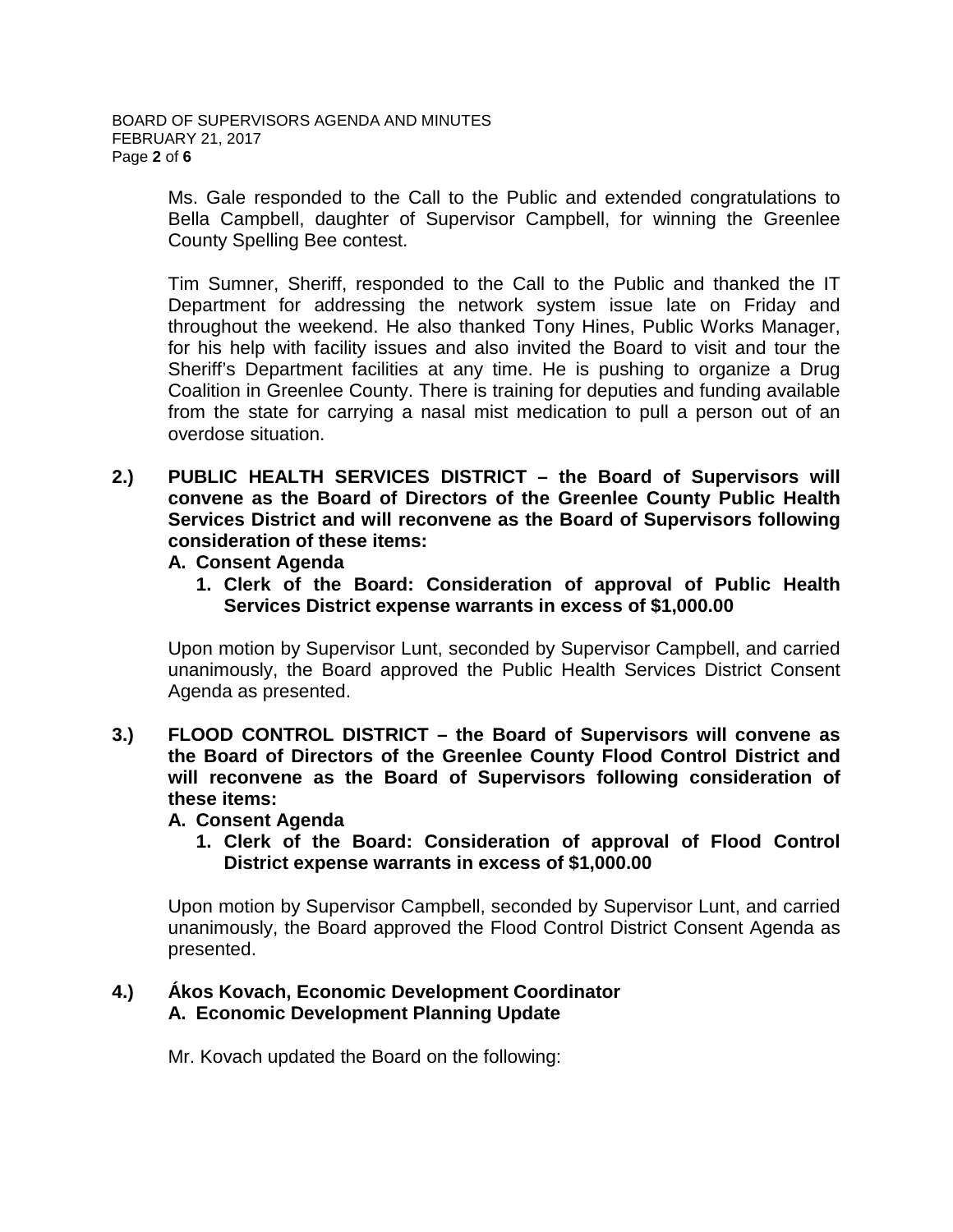- Chairman Gomez and Mr. Kovach recently attended one of the largest trade shows in the nation in Anaheim where they promoted Greenlee County to several of the attending investors.
- He attended a Future Farmers of America (FFA) Dairy Cow state judging competition at the Lunt Dairy on Wednesday where 40 kids from all over the state participated.
- He explained that Greenlee County does not participate in the Community Development Block Grant funds (CDBG) to allow the Towns of Clifton and Duncan to participate. Each Town alternates use of the funding available to Greenlee County every two years.
- He attended the Medical Design and Manufacturing West conference where biodegradable plastic was showcased as well the robotic and intelligence technology. 20,000 executives and decision makers from all over the world were in attendance.
- The Annual Chamber of Commerce meeting will take place on March  $10<sup>th</sup>$
- The new Tourism Council Guide has been published.
- The weekly farmers market in Clifton will change to Wednesday's beginning on March  $1<sup>st</sup>$  and will run from 2 pm to 6 pm.

# **5.) Lendsey Basteen, Events Coordinator A. 2017 Greenlee County Spring Rampage Update**

Ms. Basteen updated the Board on the events that are planned for the 2017 Spring Rampage which will take place on Saturday, April  $15<sup>th</sup>$ . Events include: a mud volleyball tournament; team roping event; Easter Egg Hunt; egg decorating contest; DJ/Karaoke, car show, a Kid Zone with jumping castles, Bingo, Horseshoe tournament and Bull Riding. She also stated that there will be dance later in the evening which will end at 11:00 p.m. Advertising will be going out later next week.

#### **6.) Public Hearing - Planning and Zoning request of Brian Montoya, owner, to change the zoning map of Assessor Parcel 400-38-002F from RU36 to RU02 located in Sheldon lying south and west of Spur Lane**

Upon motion by Supervisor Lunt, seconded by Supervisor Campbell and carried unanimously, the Board convened into Public Hearing. Cecelia Edwards, Planning Technician, explained that the zoning change request will split the parcel to allow placement of a mobile home on the property. The Planning and Zoning Commission send a positive recommendation and there were no comments received for or against the request.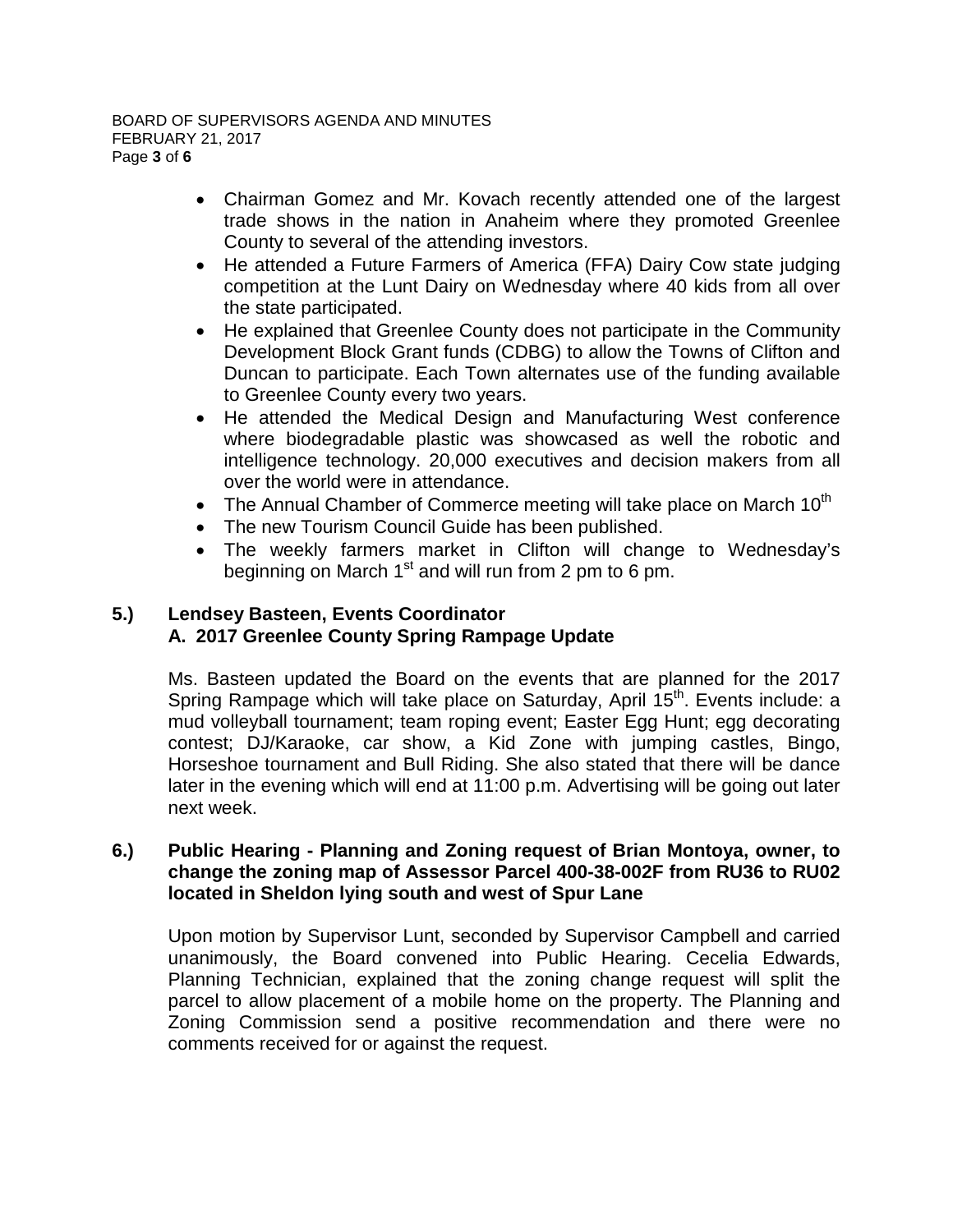## **7.) Consideration of approval of the Planning and Zoning request of Brian Montoya, owner, to change the zoning map of Assessor Parcel 400-38-002F from RU04 to RU02 located in Sheldon lying south and west of Spur Lane**

The Board reconvened into regular session and upon motion by Supervisor Lunt, seconded by Supervisor Campbell, and carried unanimously, the Board approved the request with a correction that the change should read "from RU36 to RU02".

#### **8.) Kay Gale, County Administrator A. County and State budget and legislative issues**

Ms. Gale reported the following:

- This is the  $44<sup>th</sup>$  day the legislature has been in session. There are 1054 bills with only about half being heard.
- There is not much movement on the state budget
- County Supervisors Association (CSA) proposals are moving with support in both chambers.
- The recent information on the Mexican Wolf indicates that the count is 113 which reflects an increase from 97 last year. There are 21 packs, 50 wolves in New Mexico, 63 in Arizona and 50 are wild born.

# **B. Calendar of Events**

The Calendar of Events was reviewed.

## **9.) Consent Agenda**

- **A. Clerk of the Board: Consideration of approval of minutes to previous meeting – 02/07/2017**
- **B. Clerk of the Board: Consideration of approval of expense warrants in excess of \$1,000.00 – Voucher 1059; 1061; 1062**
- **C. Chief Finance Officer: Consideration of approval of general fund loans in the amount of \$11,725.60 to be reimbursed upon receipt of funds: Fund 159 - \$14.23; Fund 160 - \$1,038.24; Fund 243 - \$10,673.13**
- **D. County Administrator: Consideration of approval of Request for Proposal for Professional Services for the preparation of Greenlee County Financial Statements**
- **E. County Administrator: Consideration of approval of relinquishment of loans from general fund to special revenues for prior years for inclusion in fiscal year 2016 financial statements**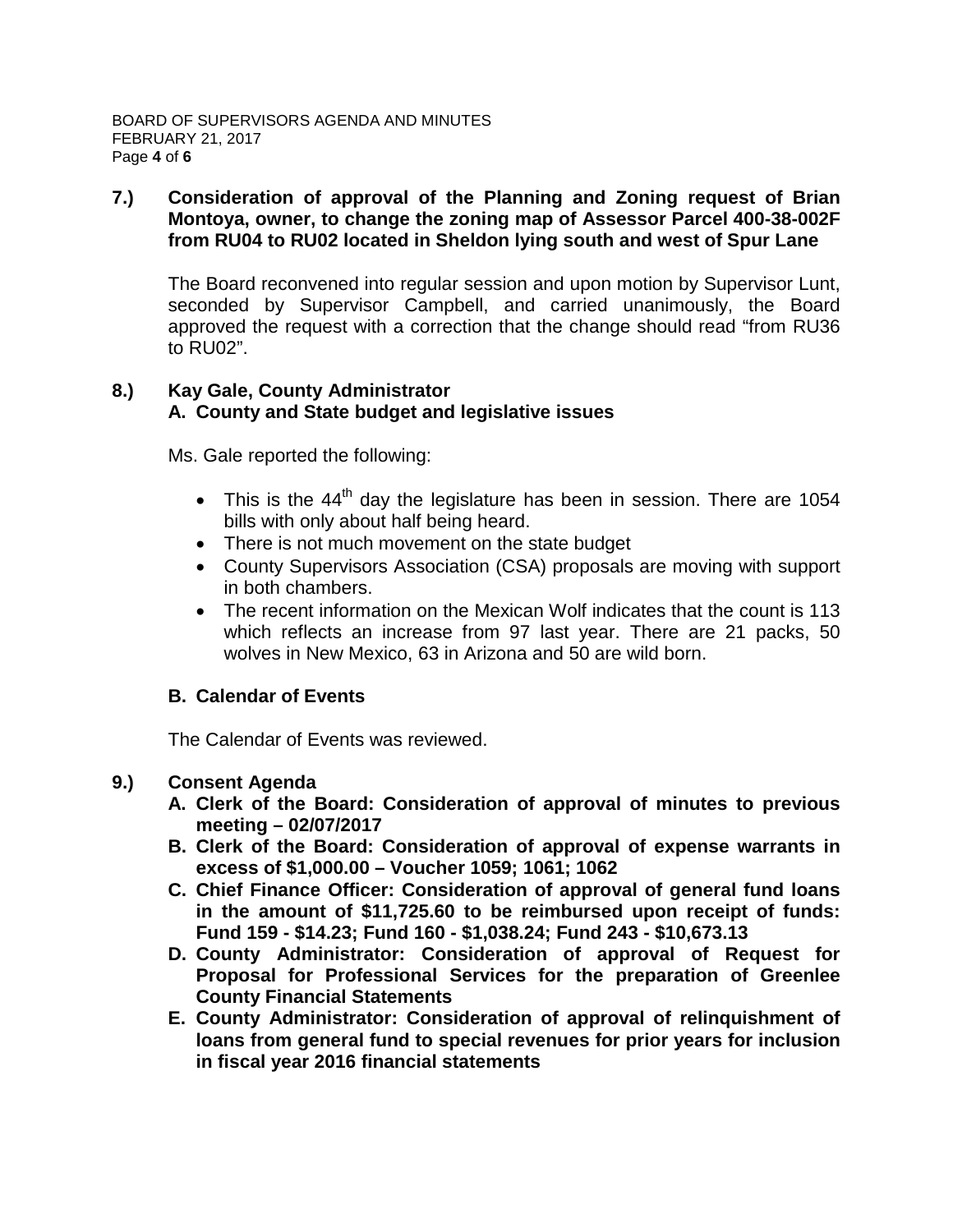Upon motion by Supervisor Lunt, seconded by Supervisor Campbell, and carried unanimously, the Board approved the Consent Agenda as presented.

## **10.) Supervisor Reports**

#### **Supervisor David Gomez A. Arizona Small Counties Forum meeting**

Supervisor Gomez attended this meeting which was hosted by Greenlee County. He stated that there was full attendance with Supervisors from each member county attending. Representative John Drew was in attendance and continues to fight for rural counties. Hunter Moore from the Governor's Office was also in attendance. The group reviewed several bills and the impacts to counties.

## **B. County Supervisors Association Board meeting**

Supervisor Gomez attended this meeting where the many legislative bills affecting counties were reviewed and discussed.

# **Supervisors Richard Lunt A. Eastern Counties Organization meeting**

Supervisor Lunt attended this meeting and stated that this is a good organization. The Four Forest Restoration Initiative (4FRI) is being revitalized and that there is 1,000,000 acres that is NEPA ready. Supervisor Lunt has met with Senator Flake to get the program moving forward.

## **11.) Executive Session pursuant to Arizona Revised Statutes §38-431.03.A.3 for discussion or consultation for legal advice with the County Attorney regarding Notice of Claim from Midway West**

Upon motion by Supervisor Campbell, seconded by Supervisor Lunt, and carried unanimously, the Board convened into Executive Session as listed.

## **12.) Executive Session pursuant to Arizona Revised Statutes §38-431.03.A.3 for discussion or consultation for legal advice with the County Attorney regarding the signing of Wolf Memorandum of Understanding**

Upon motion by Supervisor Campbell, seconded by Supervisor Lunt, and carried unanimously, the Board convened into Executive Session as listed.

# **13.) Discussion/Action regarding the signing of Wolf Memorandum of Understanding**